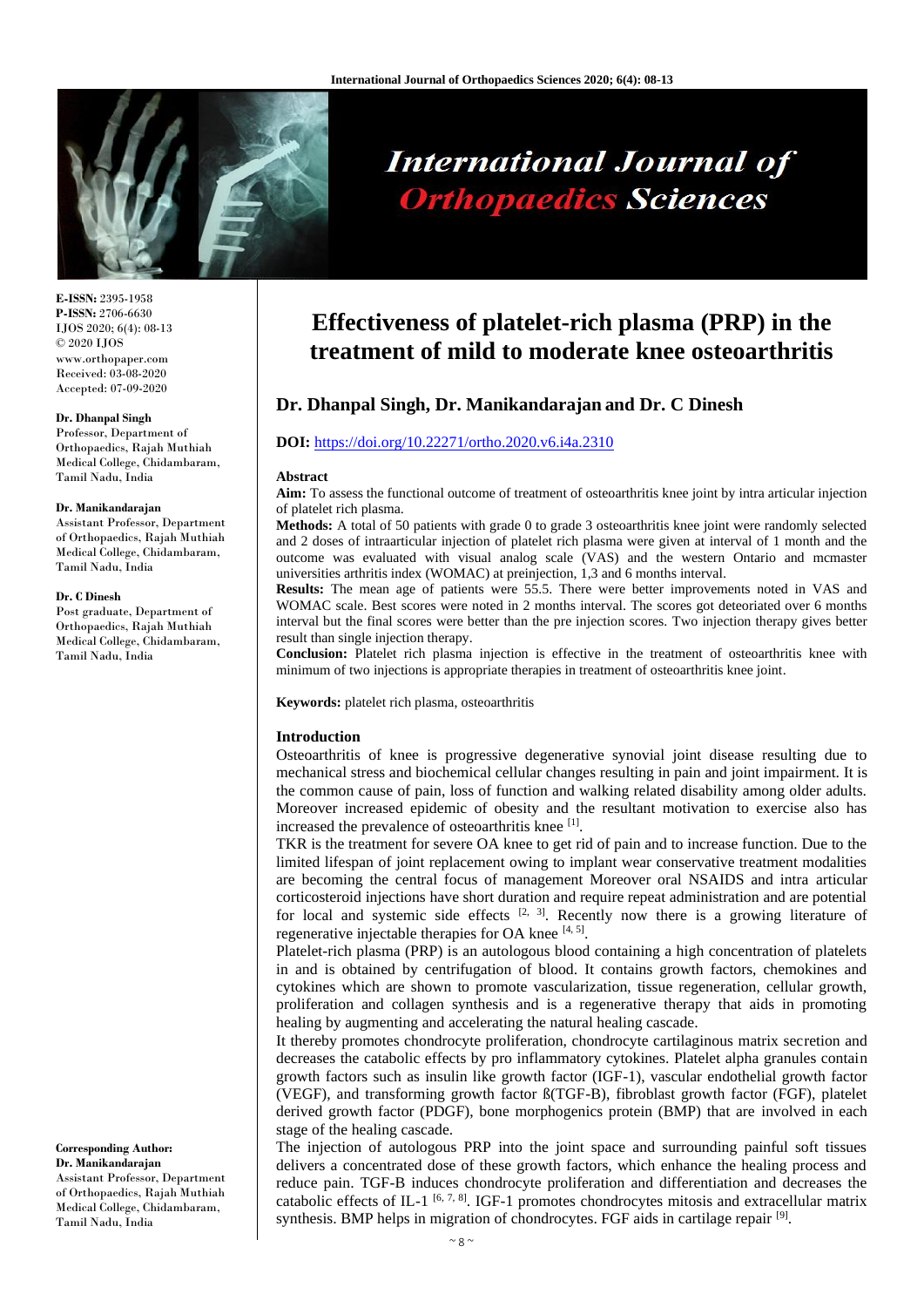PDGF helps in cartilage regeneration by chondrocytes proliferation. VEGF increases the nutrient flow to the cartilage [10, 11].

This study evaluate the effects of PRP from grade 0 to 3 knee OA with two injections at 1 month intervals apart and the patients pain, quality of life and physical activity levels were investigated.

## **Materials and Methods**

A total of 50 patients with grade 0 to grade 3 osteoarthritis of knee (according to Kellgren- Lawrence grading system) in the age between 40-70 years who visited our outpatient department during the period of september 2018-september 2020, were studied.

#### **Exclusion criteria**

Patients with

- Immunosuppressed patients
- Secondary osteoarthritis
- Connective tissue disorders,
- Inflammatory disorders of joint,
- Who had received hyaluronic acid, steroid injections within past 8 months
- Haemoglobin less than 10 mg%
- Tumours.

After complete medical history and examination, Subjects' age, gender, height and weight were recorded and their BMI was calculated. Basic routine investigations were done on outpatient basis. The participants were given 2 doses of injection PRP at 1 month of intervals

#### **PRP Preparation**

20-30 cc of venous blood was collected from antecubital vein in a sodium citrated sterile tube. It was centrifugated twice first at 1,800 rpm for 30 minutes to separate erythrocytes; then at 3,500 rpm for 30 minutes to concentrate platelets. The final product was 10 cc of PRP-containing leukocytes. Then the PRP of about 5 cc was extracted using sterile needle.

PRP was injected in a sterile condition in operation theatre using classic supero lateral approach or by para patellar approach by a 22G needle. No local anaesthetic was used. Post injections immediately patients were asked to actively extend and flex their knees to allow the PRP to distribute uniformly throughout the joint.

Patients after taking 30 minutes of rest were discharged with advice to take rest and to use cold packs 4-5 times a day for 5 minutes for 2-3 days. Patients were advised to take paracetamol if only necessary for pain. The patients were instructed to not take them in the 48 hours before an assessment. Patients were inhibited from using other NSAIDS, steroids, opiods. Physical exercise was not allowed to eliminate synergistic effects.

Scores were taken for visual analog scale (VAS), Western Ontario and McMaster Universities Arthritis Index (WOMAC), and before the injection, 1 month, 3 months and 6 months after the treatment with injections.



#### **Pre-Injection range of movements**

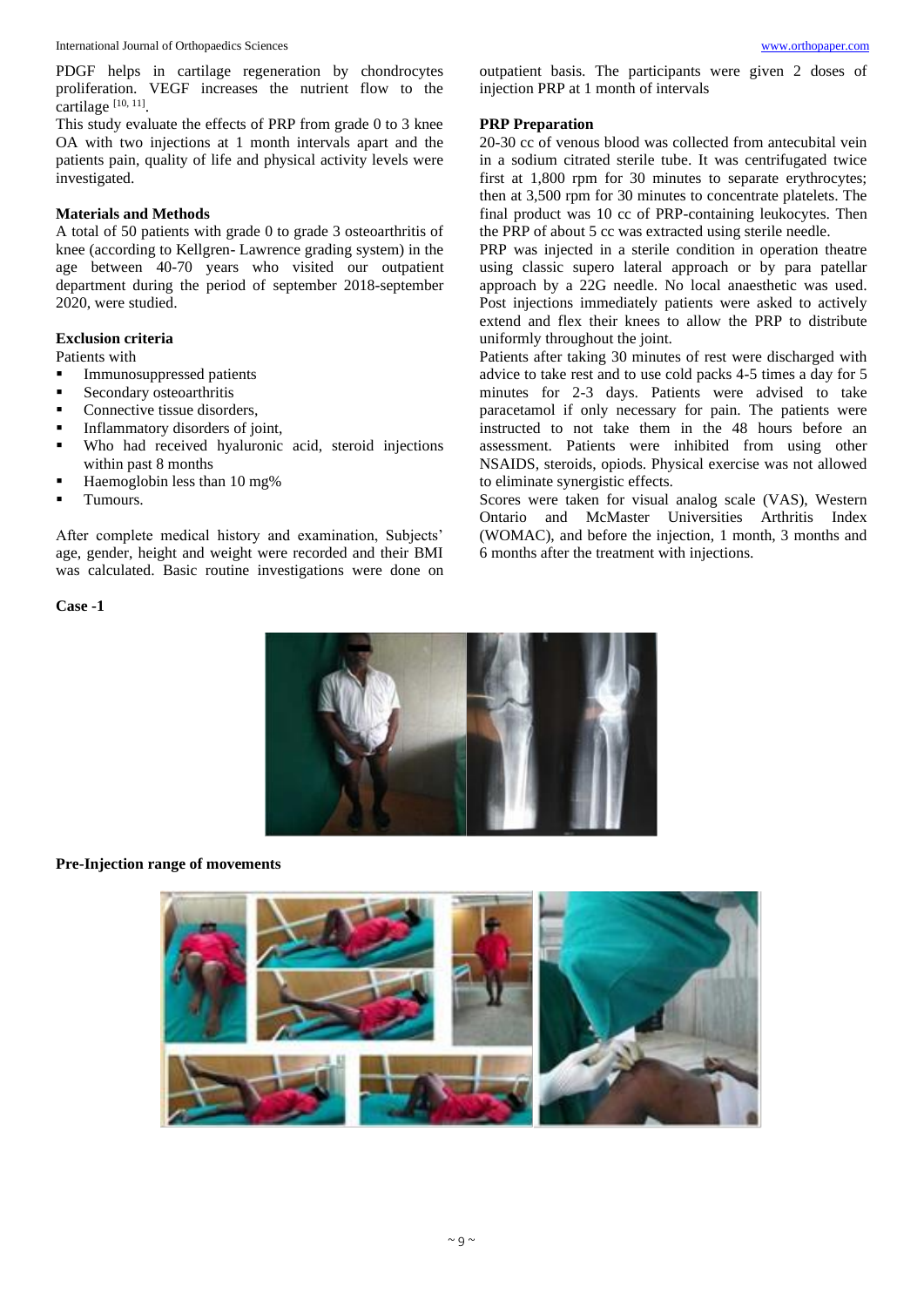# **Post Injection range of movements**



**Case -2**



**Pre-Injection range of movements**



**Post Injection range of movements**

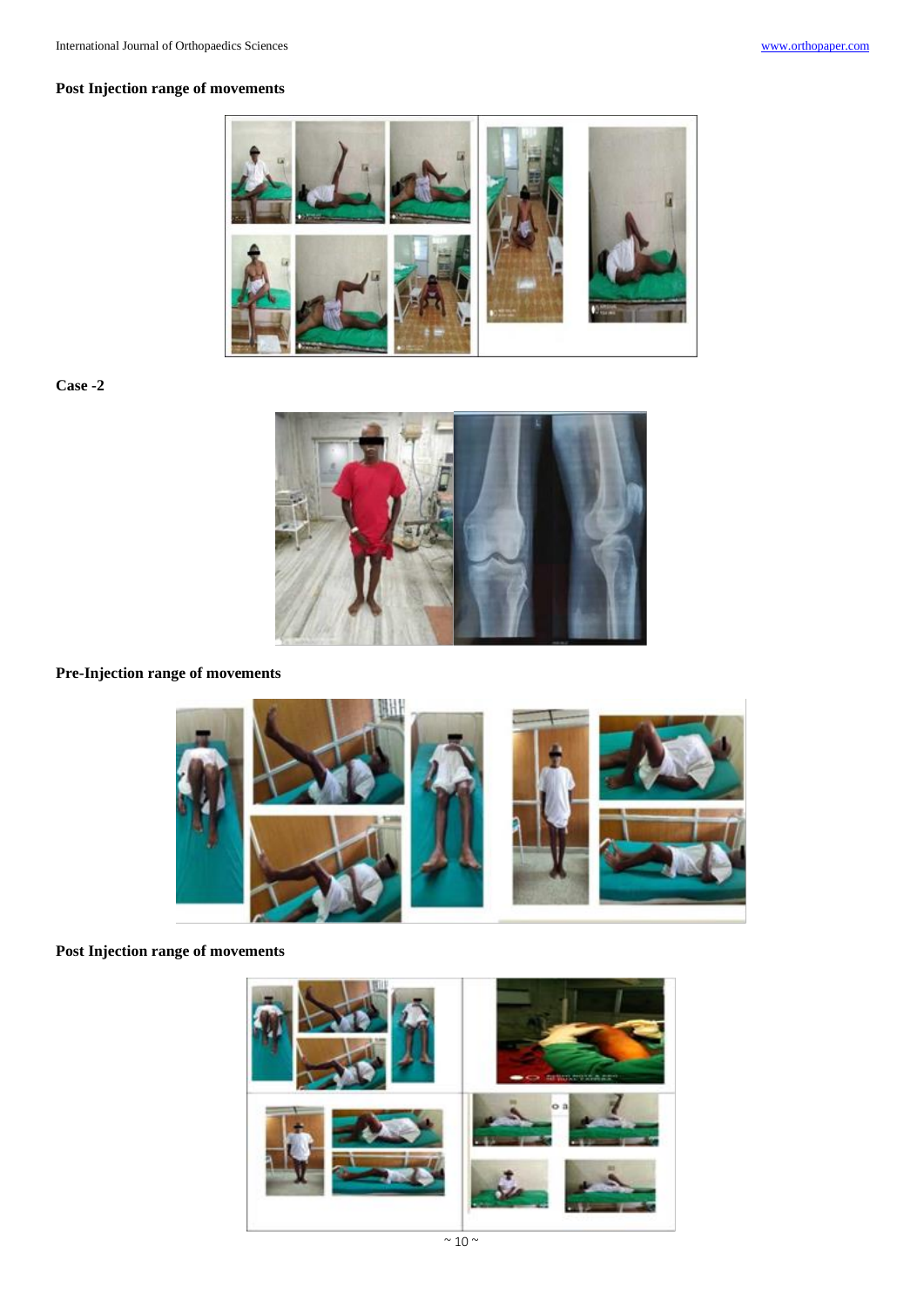In our study, the patients' WOMAC sub-scores (pain, stiffness, function) and total WOMAC score were calculated. The means of BMI and age of the groups were performed by one way ANOVA followed by Bonferroni post-hoc test. The SPSS statistical program was used to perform statistical analyses and values of *p<*0.05 were considered significant.

## **Results**

The best scores were noted 2 month after the completion of treatment. VAS and WOMAC total scores and sub scores compared to the pre injection scores was significantly better in all of the patients at 6 months  $(p<0.05)$ .

The mean differences, the SEM of mean differences, p value in VAS and WOMAC scores was found to be significant. No

significant complications were observed other than transient increases in local pain or swelling during the treatment and follow-up periods. Our study suggests effectiveness of PRP in grade o to 3 osteoarthritis knee. With a single injection of Platelet rich plasma there was significant reduction in pain and significant improvement in functional scores. However 2 injection therapy gives far more superior results than the single injection therapy with significantly better scores. Best scores are noted at first follow up (one month) in VAS, WOMAC.

These scores gradually deteriorate over time but even at 6 months follow up the final scores was significantly better than pre-injection scores.

|              | <b>VAS Mean</b> ±SEM | <b>W.total Mean</b> + SEM | <b>W.pain Mean</b> +SEM | <b>W.stiffness Mean</b> + SEM | <b>W.function Mean</b> ±SEM |
|--------------|----------------------|---------------------------|-------------------------|-------------------------------|-----------------------------|
| Pretreatment | $7.8 + 0.1$          | $90.8 + 2.0$              | $17.6 + 0.5$            | $6.5+0.1$                     | $66.7+1.4$                  |
| month        | $5.8 + 0.2$          | $80.2 + 2.1$              | $14.8 + 0.5$            | $5.3 \pm 0.1$                 | $60.1 + 1.6$                |
| 3 month      | $6.3+0.2$            | $84.1 + 3.5$              | $15.8 + 0.6$            | $5.9 + 0.2$                   | $62.4 + 1.4$                |
| 6 month      | $7.1 + 0.1$          | $85.2 + 2.0$              | $16.3 + 0.4$            | $6.1 + 0.1$                   | $62.8 + 1.4$                |

\*VAS=visual analogue score, W=WOMAC

#### **Discussion**

Studies of in vivo application of PRP for knee OA report varying results, with only a few randomized controlled trials. Sampson *et al*. reported a case series of 14 patients with primary knee osteoarthritis with each patient receiving three Platelet rich plasma injections at 4-week intervals. At 1-year follow-up, there was a reduction in pain at rest, with moving, and with the knee bent. There were no adverse outcomes and 8 of 13 patients felt they achieved their goal with the injection. 17 Gobbi *et al*. treated a group of 52 patients with active knee OA, and found a significant portion had reduced pain after two injections of PRP and returned to prior level of activity at 12 months follow-up18.

This same group found that at 2 years of follow-up and interval repeat injections, PRP treated patients continued to have improved pain control and mobility. When compared to placebo (saline injection) PRP improved symptoms at up to 6 months <sup>[12]</sup>. On comparison to hyaluronic acid (HA), results have been favourable with studies showing PRP to be effective than hyaluronic acid [13-15].

In 2012, Sanchez *et al*. conducted the first multicenter, double-blind randomized controlled trial comparing PRP to HA.

The study of 176 patients with symptomatic knee OA found that 38% of patients treated with PRP had greater than 50% reduction of pain at 24 weeks compared to baseline. This was significantly higher than the pain reduction scores for patients treated with HA. Improvements in stiffness and physical activity were also higher in Platelet rich plasma group but were not significant. Age, severity of cartilage degeneration or knee osteoarthritis, duration of symptoms, prior therapeutic interventions, and patient activity level may all be relevant.

When evaluating a patient for PRP, it is important to consider these variable, and advise patients accordingly, so as to set appropriate expectations for therapeutic benefit.

Patient age impacts PRP outcomes, with younger individuals having greater benefits. In a subgroup analysis of 150 patients with cartilage degeneration or OA, Kon et-al found that patients younger than age 50 had greater benefit from PRP at 6 months follow-up than patients over age 50 and that younger patients had a better response to PRP than HA. In

patients over age 50, HA and PRP had similar results. Hypotheses for age related efficacy include a less robust response of aging chondrocytes to growth factors and limited propensity for healing and regeneration in elderly patients. Patients with mild to moderate Osteoarthritis knee show better improvement after Platelet rich plasma treatment than patients with severe Osteoarthritis knee and joint deformity [16, 17].

Chang's meta-analysis revealed that PRP effects were higher at the degenerative chondropathy stage, and were decreased when degeneration was Worse  $[18]$ . Inspite of poorer results, patients with severe OA was still benefited from Platelet rich plasma.

Comparitive study of platelet rich plasma (PRP) and hyaluronic acid (HA) in grade 0–3 knee OA, the PRP group showed better results after 6 months compared to results observed in HA-treated [19]. In severe stages of OA, platelet rich plasma (PRP) does not have a direct effect on chondrocyte anabolic process, but have an anti-inflammatory effect through regulation of the cytokine level  $[17]$ . However, contrary to this, Calis *et al*. opinion. showed that platelet rich plasma (PRP) given three times weekly intervals to the patients with grade 3 and grade 4 knee Osteoarthritis had improvements in quality of life, decreased levels of pain, and increased cartilage thickness measured by ultrasonography at 6-month follow up  $[20]$  patient selection parameters such as gender, BMI should be considered, with females, high BMI being presented with worse outcomes [17]. There is no evidence to quote that ethnicity, occupation, or muscle weakness (factors that contribute to OA) play a role in PRP efficacy. There are no definitive guidelines on number or frequency of injections.

In a randomized clinical trial, Sanchez *et al.* administered PRP injections weekly for three consecutive weeks with greater than 50 % reduction in knee pain for 6 months.

Patel *et al.* conducted a subgroup analysis of outcomes of one injection versus two injections 3 weeks apart and found no difference between the groups at 6 months [21].

Gobbi followed 80 patients for 24 months. All patients received two injections 4 weeks apart.

Two subgroups had repeat injections, one group at 6 and 12 months, and the other group at 12 and 18 months. Indications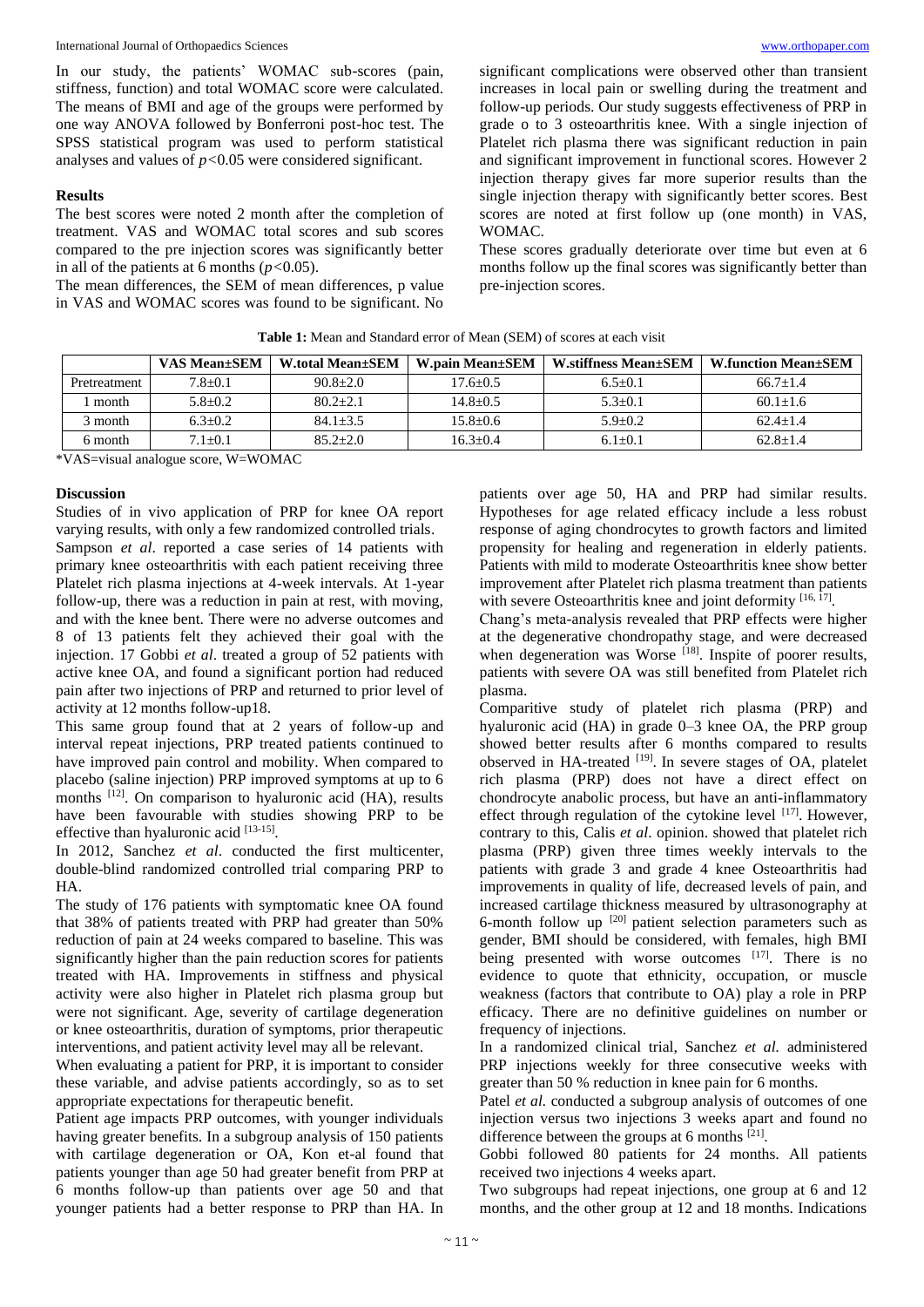for repeat injections were to preserve outcomes and not for symptoms recurrence. Both groups had continued pain relief at 24months [11] .

The role of maintenance injections as compared to those for reoccurrence of symptoms has not been well studied. If patients fail to respond to a series of injections, there is currently no evidence to support. In those cases, patients should consider alternative treatment plans.

Attention should be given to the PRP preparation, including the presence of leukocytes, the platelet concentration, and means of platelet activation. Studies have used both leukocytes poor PRP (pure - PRP) and leukocyte rich PRP in knee OA. In theory, leukocyte poor preparations may be favorable as in vitro studies of leukocytes in soft tissue injury show negative outcomes in wound healing and repair  $[22]$ . The concentration of platelets is also important, and may vary depending upon centrifugation process. An acceptable platelet concentration is considered at least 2–3 times baseline whole blood, ideally 6–7 times, while concentrations greater than 10 times baseline are considered to be excessive and potentially detrimental [23].

In present study, 3 platelet rich plasma (PRP) injections at 2 week intervals each were found more effective for the improvement in pain and mobility than the 2 injections in Grade 3 OA patients; however, no differences was observed in the WOMAC values.

A significant effect were observed in early period after single injection of PRP, but the effect decreased in short time. Based on results, we recommend 2 or 3 injections of platelet rich plasma (PRP) for patients with mild to moderate knee OA, and decisions should be based upon various factors such as level of pain, activity, cost-effectiveness and BMI. This study had significant strength and limitations. Strength of the study was the prospective randomized design. Absence of control group and relatively small patient number was the limitation of the study.

Considering the evidence, the minimally invasive platelet rich plasma (PRP) injection procedure consider to be safe and effective, since platelet rich plasma (PRP) injections biologically realignment the articular cartilage. Hence they may be a noteworthy treatment option in mild to moderate knee osteoarthritis.

#### **Conclusion**

Platelet rich plasma injection represent a major advancement in the treatment of mild to moderate knee osteoarthritis when compared to intra-articular corticosteroid injections.

There is in vitro evidence to suggest that the tissue exposed to Platelet rich plasma has an intensity to undergo healing and self-repair. Clinical trials are being advancing to determine the role of Platelet rich plasma in clinical practice. Short-term studies showed that PRP is effective in reducing pain and increasing activity in patient with knee OA. Long term follow up studies and randomized clinical trials are now underway to better characterize how to incorporate PRP into patient care. It is the responsibility of the clinician to select the appropriate patient for this treatment. Ideal patients should be with mild to moderate symptomatic osteoarthritis. Attention should be needed more in the PRP preparation, including the presence of leukocytes, the platelet concentration, and means of platelet activation.

There remains a need for strong, sufficiently powered, randomized controlled trials to validate its use over other traditional injection treatments (corticosteroid and visco supplementation).

#### **References**

- 1. Knee osteoarthritis prevalence, risk factors, pathogenesis and features: Part I Behzad Heidari, MD 2011Spring;2(2):205-212.
- 2. Risks and Benefits of Intra-articular Corticosteroid Injection for Treatment of Osteoarthritis: What Radiologists and Patients Need to Know, Richard Kijowski Published Online: Oct.2019https://doi.org/10.1148/radiol.2019192034
- 3. The Deterioration of Articular Cartilage in Osteoarthritis by Corticosteroid Injections by Ross A. Hauser, MD, Journal of Prolotherapy 2009;1(2):107-123.
- 4. Nguyen RT, Borg-Stein J, McInnis K. Applications of plateletrich plasma in musculoskeletal and sports medicine: an evidencebased approach. PM R 2011;3(3):226-50.
- 5. Kon E, Filardo G, Matteo BD, Marcacci M. PRP for the treatment of cartilage pathology. Open Orthop J 2013;7:120-8.
- 6. Laver L, Marom N, Dnyanesh L, Mei-Dan O, Espregueira-Mendes J, Gobbi A. PRP for Degenerative Cartilage Disease: A Systematic Review of Clinical Studies. Cartilage 2017;8(4):341-364. doi:10.1177/ 1947603516670709
- 7. Zhu Y, Meng H, Yuvan M, Wang A, Guo Q, Wang Y, *et al*. Basic science and clinical application of platelet rich plasma for cartilage defects and osteoarthritis: a review. Osteoarthr Cartil 2013;21:1627-37.
- 8. Schmidt MB, Chen EH, Lynch SE. A review of the effects of insulin-like growth factor and platelet derived growth factor on in vivo cartilage healing and repair. Osteoarthritis Cartilage 2006;14(5):403-412. doi: 10.1016/j.joca.2005.10.011
- 9. Lubkowska A, Dolegowska B, Banfi G. Growth factor content in PRP and their applicability in medicine. J Biol Regul Homeost Agents 2012;26(2 Suppl 1):3S-22S.
- 10. Zahn J, Loibl M, Sprecher C, *et al*. Platelet-Rich Plasma as an Autologous and Proangiogenic Cell Delivery System. Mediators Inflamm 2017;2017:1075975. doi:10.1155/2017/1075975
- 11. Knop E, Paula LE, Fuller R. Platelet-rich plasma for osteoarthritis treatment. Rev Bras Reumatol Engl Ed 2016;56(2):152-164. doi:10.1016/j.rbre.2015.07.002
- 12. Gobbi A, Mahajan V, Karnatzikos G, Malchira S. Platelet rich plasma treatment of symptomatic patients in knee osteoarthritis: preliminary results with a group of active patients. Sports Health 2012;4(2):162-72.
- 13. Wu Q, Luo X, Xiong Y *et al*. Platelet-rich plasma versus hyaluronic acid in knee osteoarthritis: A meta-analysis with the consistent ratio of injection. J Orthop Surg  $(Hong)$ 2020;28(1):2309499019887660.doi:10.1177/2309499019 887660
- 14. Han Y, Huang H, Pan J, *et al*. Meta-analysis Comparing Platelet-Rich Plasma vs Hyaluronic Acid Injection in Patients with Knee Osteoarthritis. Pain Med 2019;20(7):1418-1429. doi:10.1093/pm/pnz011
- 15. Ye Y, Zhou X, Mao S, Zhang J, Lin B. Platelet rich plasma versus hyaluronic acid in patients with hip osteoarthritis: A meta-analysis of randomized controlled trials. Int J Surg 2018;53:279-287. doi:10.1016/j.ijsu.2018.03.078
- 16. Jang SJ, Kim JD, Cha SS. Platelet-rich plasma (PRP) injections as an effective treatment for early osteoarthritis. Eur J Orthop Surg Traumatol